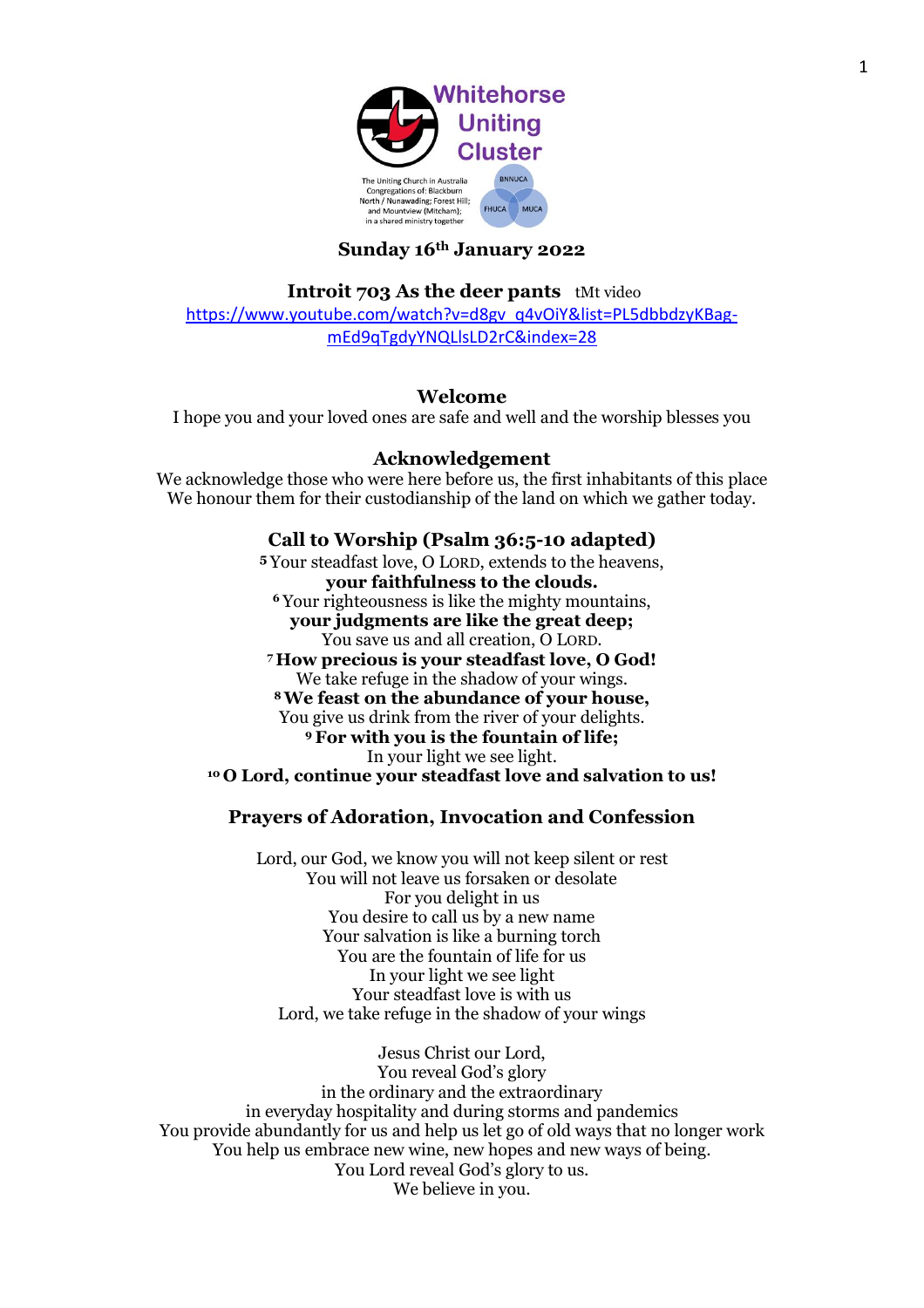Holy Spirit, you inspire us to say: *Jesus is Lord* You gift each one of us so we may respond to the call of Jesus to be shining lights in the world for God. You help us serve the Lord and reveal God's glory in the world in all we do for the Lord.

Come Holy Spirit Come be upon us today Give us courage for the journey. Help us find purpose and meaning in life. Open our hearts to the good news today, to what God desires to say to us today.

Lord, if we haven't loved you with all our being and our neighbour as ourselves, if we have hurt another or cannot forgive or accept forgiveness, give us grace to give or receive forgiveness, forgive us and change our hearts transform our lives and offer us a new beginning. Lord, in this moment of silence We come before you with all that's on our hearts seeking your grace and forgiveness

*Silence* 

Hear then Christ's words of grace to us *"Your sins are forgiven"*  **Thanks be to God**

**YouTube - Guide me O thy great Redeemer** The Fron Choir – singing on Songs of Praise 20/9/09 (Copyist 58) <https://youtu.be/y3NmfmVGblw>

## **Readings**

#### **Isaiah 62:1-5. NRSV**

**62** For Zion's sake I will not keep silent, and for Jerusalem's sake I will not rest, until her vindication shines out like the dawn, and her salvation like a burning torch. **<sup>2</sup>** The nations shall see your vindication, and all the kings your glory; and you shall be called by a new name that the mouth of the LORD will give. **<sup>3</sup>** You shall be a crown of beauty in the hand of the LORD, and a royal diadem in the hand of your God. **<sup>4</sup>** You shall no more be termed Forsaken,[\[a\]](https://www.biblegateway.com/passage/?search=Isaiah+62%3A1-5&version=NRSV#fen-NRSV-18859a) and your land shall no more be termed Desolate;[\[b\]](https://www.biblegateway.com/passage/?search=Isaiah+62%3A1-5&version=NRSV#fen-NRSV-18859b) but you shall be called My Delight Is in Her,[\[c\]](https://www.biblegateway.com/passage/?search=Isaiah+62%3A1-5&version=NRSV#fen-NRSV-18859c) and your land Married; [\[d\]](https://www.biblegateway.com/passage/?search=Isaiah+62%3A1-5&version=NRSV#fen-NRSV-18859d) for the LORD delights in you, and your land shall be married. **<sup>5</sup>** For as a young man marries a young woman, so shall your builder<sup>[\[e\]](https://www.biblegateway.com/passage/?search=Isaiah+62%3A1-5&version=NRSV#fen-NRSV-18860e)</sup> marry you, and as the bridegroom rejoices over the bride, so shall your God rejoice over you. ©NRSV National Council of the Churches of Christ in the USA. Used by permission. All rights reserved worldwide.

#### **John 2:1-11 NRSV**

**2** On the third day there was a wedding in Cana of Galilee, and the mother of Jesus was there. **<sup>2</sup>** Jesus and his disciples had also been invited to the wedding. **<sup>3</sup>**When the wine gave out, the mother of Jesus said to him, "They have no wine." <sup>4</sup> And Jesus said to her, "Woman, what concern is that to you and to me? My hour has not yet come." **<sup>5</sup>** His mother said to the servants, "Do whatever he tells you." **<sup>6</sup>** Now standing there were six stone water jars for the Jewish rites of purification, each holding twenty or thirty gallons. **<sup>7</sup>** Jesus said to them, "Fill the jars with water." And they filled them up to the brim. **<sup>8</sup>** He said to them, "Now draw some out, and take it to the chief steward." So, they took it. **<sup>9</sup>**When the steward tasted the water that had become wine and did not know where it came from (though the servants who had drawn the water knew), the steward called the bridegroom **<sup>10</sup>** and said to him, "Everyone serves the good wine first, and then the inferior wine after the guests have become drunk. But you have kept the good wine until now." **<sup>11</sup>** Jesus did this, the first of his signs, in Cana of Galilee, and revealed his glory; and his disciples believed in him.

#### **YouTube The Steadfast Love of the Lord**

Maranatha singers – Islington Baptist Church 2010 <https://youtu.be/PemhmovZRec>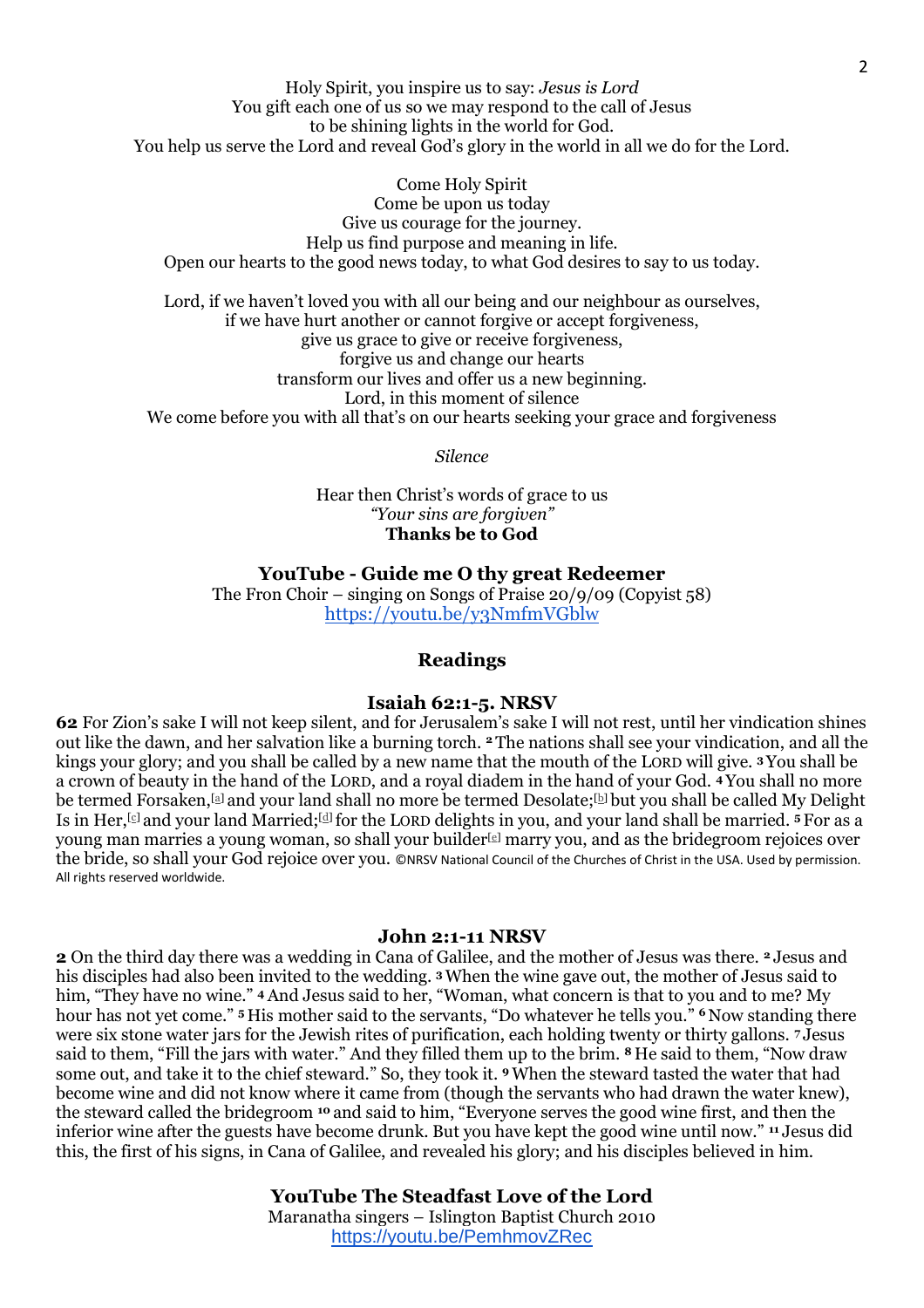# **Sermon - Stay with me – Rev Tina** *In the name of the Father, the Son, and the Holy Spirit, amen*



I've mentioned I used to live in a lighthouse as a child. Most of my life, since then, people have given me or lent me books about lighthouses or given me bookmarks or other gifts and a group of ladies made me a set of stoles, one of which had a lighthouse on it. I also collect lighthouses. My grandchildren were playing with them the other day and one of them worked out this one had a light in it and turned it on.

You may be wondering what lighthouses have to do with weddings and the miracle at Cana. Cana was near the Sea of Galilee, not far from Jesus' home in Nazareth. (Up the top of the map)



*Map showing Jesus' travels*

The miracle at the wedding at Cana can offer us a great deal of hope at the moment. You may think turning water into wine isn't a great miracle compared to the other miracles of Jesus, but it's worth noticing we are told that initially only the servants knew where the wine came from. This miracle would not have happened without their help.

Mary, Jesus' mother, was concerned about hospitality at a family wedding. Running out of wine would have been embarrassing. Mary asks her son to fix the problem. She didn't expect a miracle. She expected a practical solution. She tells the servants to: *Do whatever he tells you.*

Jesus asks the servants to fill water jars that are used for ritual washing of dirty feet, hands and faces with water. Something new and significant is happening. Jesus makes new wine, the very best of wine and provides abundantly for the wedding guests. Old ways of ritual cleansing make way for the glory of God to be revealed in a miracle in an ordinary everyday occurrence at a wedding. But I wonder how the disciples came to know about this miracle, where they and believed. Did one of the servants tell them?

When Mary asked Jesus to solve the problem of no wine, he told her: *My hour has not yet come.* I wonder what this miracle has to do with Jesus' crucifixion. This was the first miracle of Jesus in John's gospel and points towards Jesus' death on the cross where God was glorified. This was the first sign that revealed God's glory. Jesus' death on the cross was the climax of all the miracles that revealed God's glory, with Jesus' death and God raising him from the dead after three days. Interestingly, today's gospel begins on the third day.

We are in the midst of a pandemic that's a bit like a storm that's bringing chaos and fear. I wonder if there is another miracle that offers us hope. The miracle about Jesus walking on water and Peter asking him to join him occurred on the Sea of Galilee that's not far from Cana. The disciples were in a boat on the Sea of Galilee and a storm developed. They see Jesus walking on water towards them in the midst of this storm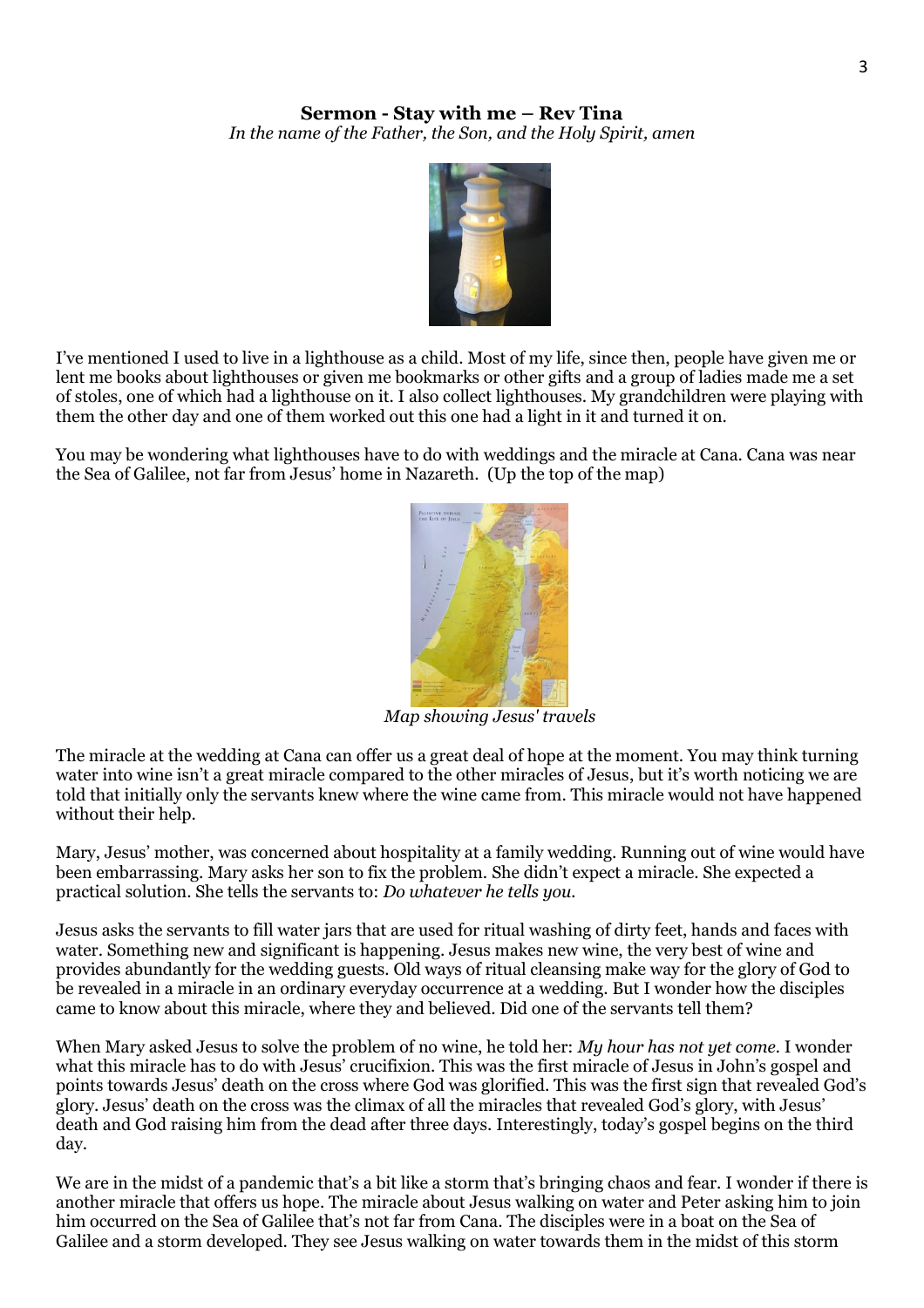and are terrified. This is when Peter asks Jesus to command him to walk on water. It's a strange request, where Jesus commands Peter to: *Come*. Peter starts walking on water and he's doing well. Unfortunately, he takes his eyes off Jesus and notices the strong winds around him and becomes afraid and sinks into the water. He loses faith and doubts. What happens reminds us to keep our eyes on Jesus if we want to walk with faith. Of course, it's natural for Peter or any one of us to call out to Jesus to save us when we sink into fear. Jesus reached out and grabbed Peter and helped him into the boat and immediately the wind stopped, and so did the storm and the disciples worshipped Jesus, saying: *Truly you are the Son of God.* It certainly takes a lot to convince the disciples, before they believe in Jesus.

There is another reading for today from Isaiah. Thousands of years before the gospel of John, the metaphor of a wedding was used to describe the relationship of God with His people. The people had been in exile in a country far from home for a very long time and had returned to Israel and Jerusalem, but they were struggling to make a new beginning. Everything had changed. Things were not the same and they couldn't go back to living the way they used to live.



*Ancient mosaic of Jerusalem*

The people felt lost, forsaken by God, desolate and without faith and hope. They struggled to believe in God. Isaiah the prophet brings good news to them; that lifts their spirits and gives them new hopes. They will be known by a new name; they will come to know who they are and where they belong and the way forward. They will have a new purpose. Isaiah reminds them God is faithful to them and will bring light and hope and will save them.

We are in the midst of a pandemic. Some people have said they've lost two years of their lives being in lockdowns, restricted, afraid, and caught up in the midst of chaos. It seems like there are endless problems with this pandemic. Yet, we are finding our way through it, in our little boat, the church. It may seem like a perfect storm, but we have found out what we value most, our relationship with God, our loved ones and church family. When this is over, and we emerge, things will be different, and we won't be able to go back to living as we did before. We need to believe God will give us a future and lead us forward like the people of Israel, where we are known by a new name as a church, know where we belong and who we are as the people of God.

Victor Frankl, an Austrian neurologist and psychiatrist and writer, was imprisoned in a concentration camp during WWII. He observed over time that those who maintained a sense of meaning in life had a better chance of survival. If we can hold fast to our identity as God's beloved children and believe Jesus will lead us through this time, and a sense of meaning in life, we will do more than survive. I encourage you to notice the signs of God's presence around you and see Christ in one another. See the light in one another, the light of God. Notice the beauty in nature. This time has helped us know we are God's beloved children, that we belong and have a purpose. We know who we are. The People of God.

I'm reading a book about lighthouses that a member of Forest Hill Uniting has lent me called: Guiding Lights. It's about women who became lighthouse keepers after their fathers or husbands died. They often had young children and had experience operating the lighthouse and needed to take over the job. It was hard work for women who were lighthouse keepers. They saved many lives and rowed out in small boats to save people when ships or ketches crashed against reefs and rocks during wild storms. It's an inspiring read.

I was also given a small book about lighthouses which says they are symbols of hope, beacons of light, and towers of strength. Whenever I think of lighthouses, they remind me of Jesus. Both are symbols of light in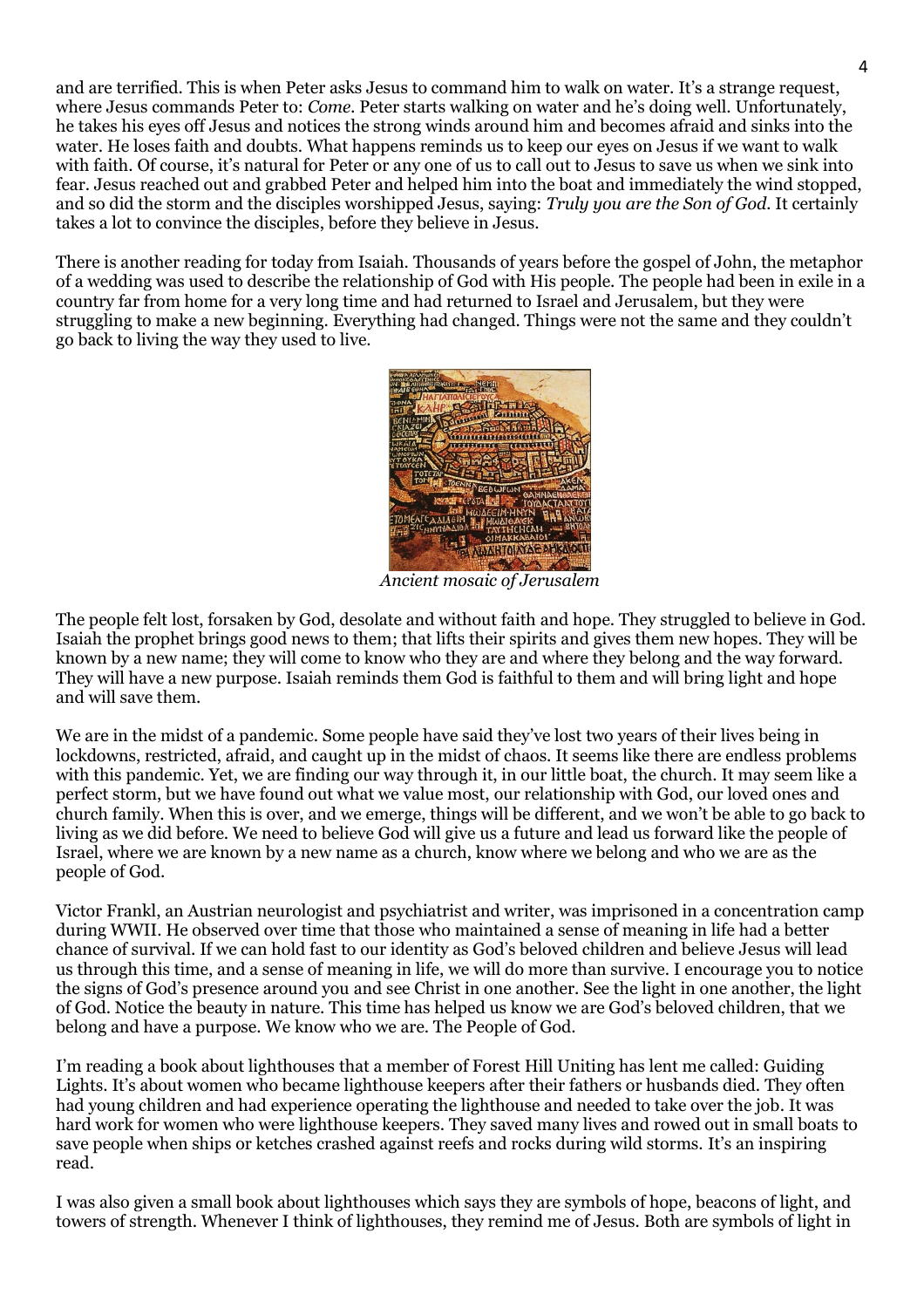the darkness and chaos of life's storms. Both save lives and both are symbols of hope during times of hopelessness.



Ladies from the congregations where I had my first placement made me a set of stoles and the one for advent and lent has a lighthouse on it.



The stole also has an image of Jesus walking on water with Peter. These images speak to me. There are times when I don't believe in myself, but I do believe in Jesus and in what God can do through me when I have faith and believe. Like the servants in the story about the wedding at Cana, who obeyed Jesus and filled the water jugs and helped Jesus, I hope when I obey my call from God, and have faith the size of a mustard seed, and believe, that God will work through me. I believe all of us have a call from God and when we obey it and believe and do our best to live it out, God will work through us. Do not doubt this.

While at Iona a few years back, a lady gave me a wooden flame and said: *I see the light of God in you.*



We need to see the light of God in each other. Today's psalm speaks of God saving us, where we see the light in the light. The Spirit gives all of us a divine spark where the light of Christ is in each one of us. An Anglican priest gave me this bookmark about lighthouses. She said the bookmark reminded her that we need to shine for Christ and let our lives speak of our faith.

So, what is good news for us today? Perhaps we are being called to stay. Jesus is staying with us. We are called to stay with him and one another and hold the Christ light for each other. We need to keep our eyes on Jesus, so we do not fear and sink into the chaos all around us. We need to walk in faith. Our relationship with Jesus is like a marriage where we are bound to one another. He will bring us through this time. Let us believe in him.

# **Quiet Moment**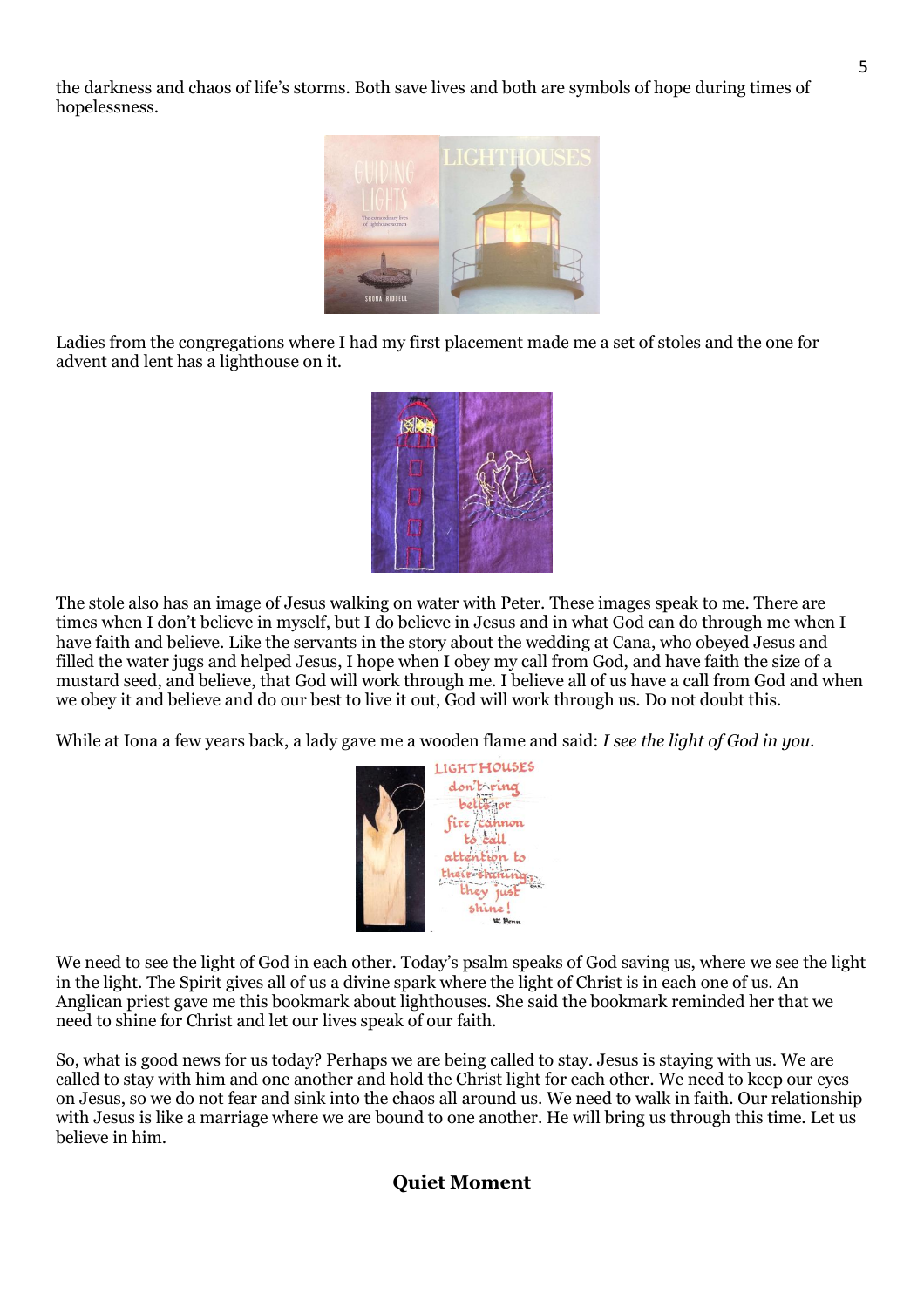

# **Hymn - Love Divine** tMt video [https://www.youtube.com/watch?v=2OE0SFEXFFA&list=PL5dbbdzyKBag](https://www.youtube.com/watch?v=2OE0SFEXFFA&list=PL5dbbdzyKBag-mEd9qTgdyYNQLlsLD2rC&index=45)[mEd9qTgdyYNQLlsLD2rC&index=45](https://www.youtube.com/watch?v=2OE0SFEXFFA&list=PL5dbbdzyKBag-mEd9qTgdyYNQLlsLD2rC&index=45)

## **Offering Prayer** *(about offering up ourselves and giving thanks to God for all we have)*

#### **Lord and giver of every good thing we bring to you our lives and gifts for your kingdom, all for transformation through your grace and love made known in Jesus Christ our Saviour, amen**

# **Prayers of the People - Michael Plumridge**

Lord, we thank you for all your goodness to us. We thank you for our salvation in Jesus and that you hear us when we pray.

In our prayers for the world this morning we pray for Iran, Iraq, and Syria. In praying for this region, Lord, we are deeply mindful of the suffering of the people of these countries. We remember that Iran and Iraq were at war with each other for most of the 1980's. We remember the Gulf War in 1990-91. We also remember the US invasion of Iraq in 2003. We think too of Australia's involvement in Middle Eastern conflict. We remember the ongoing civil war in Syria that began in 2011 and continues today. Lord we reflect on lives lost and lives permanently disrupted. We pray for service men and women who suffer with PTSD. We pray for children and young adults who have never known peace. Lord be present in the lands of Iraq, Iran and Syria. We ask for an end to conflict and a return to peaceful, stable government. We thank you Lord for peace workers and those who deliver aid. Grant them strength we pray. Lord we are thankful for the resilience of those who remain in their homelands even when they face constant threats and ongoing violence. We thank you for all those individuals and agencies who provide relief and assistance. We thank you too for those countries that have provided homes for refugees fleeing the various conflicts. We give thanks also for those who have worked continually for peace, justice, and reconciliation. We pray that the World community will support the Middle East and be generous towards those who have lost everything.

Locally, Lord we pray for all who worship at All Saints' Anglican, Mitcham. We pray for their Vicar, Reverend Penny Charters. Lord bless them as they love and serve you.

In the Uniting Church we pray for our brothers and sisters at Vermont Uniting. We also pray for Uniting's Wesley Mission. Bless all those who work with the vulnerable and marginalized. We pray for ourselves. We thank you for our ministers in the Whitehorse Cluster and we give thanks for all who serve.

Lord who is the God of Abraham, Isaac and Jacob; the God who accompanied the Israelites in the Exodus, be God for us in this day and age. Help us to love and serve you any way we can. May war give way to peace and may terror give way to love. In Jesus name we pray.

# **The Lord's Prayer**

*Our Father in heaven, hallowed be your name, your kingdom come, your will be done, on earth as in heaven. Give us today our daily bread. Forgive us our sins as we forgive those who sin against us. Save us from the time of trial and deliver us from evil. For the kingdom, the power, and the glory are yours now and forever. Amen.*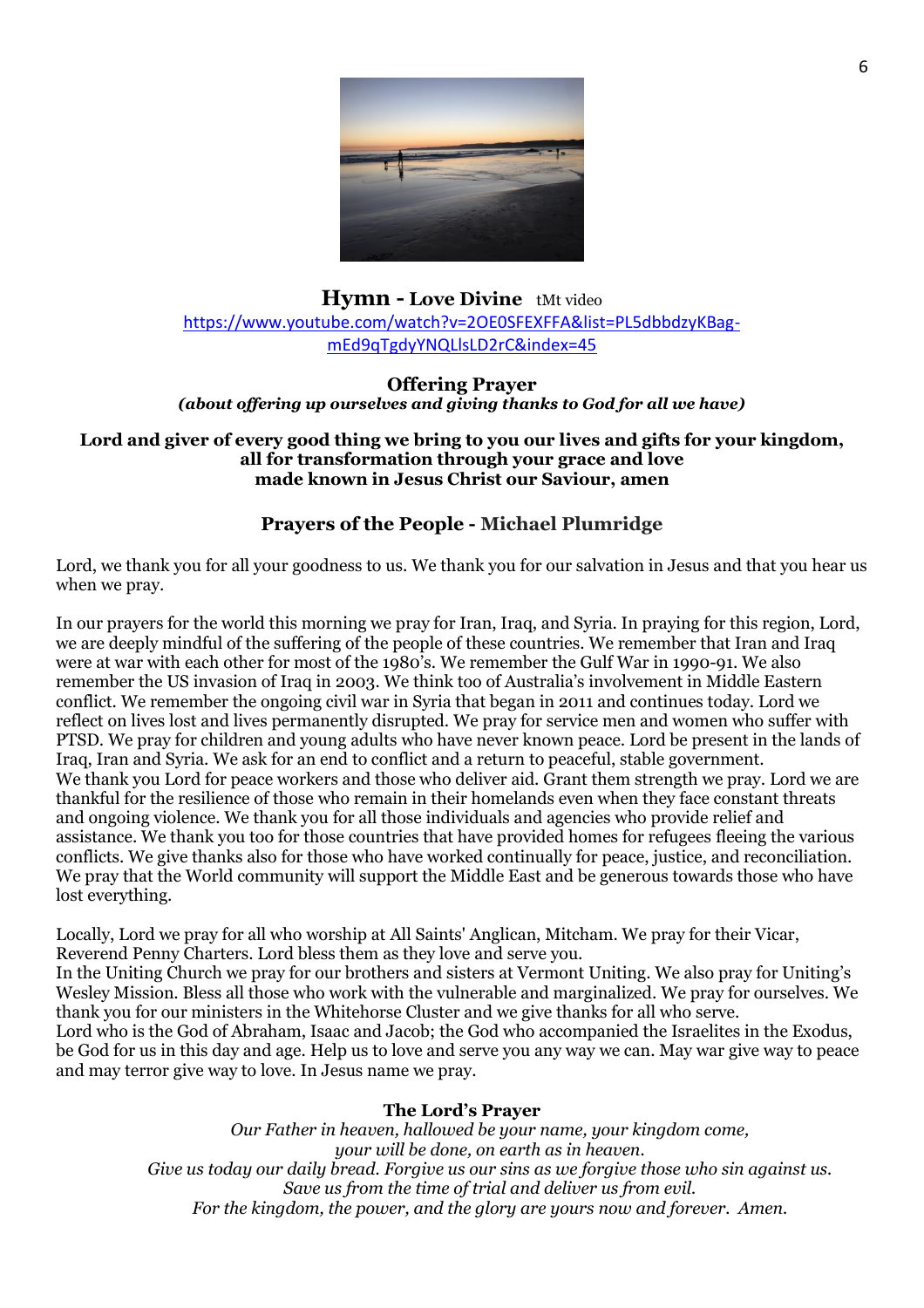**YouTube - In Faith and Hope and Love – Cantus Choro 2014**

From the Album "Songs and Praises, Favourite Hymns from the Australian Hymn Book V3 Lyrics James **McAuley** 

**<https://youtu.be/PIyz5kg834M>**

# **Blessing**

We go in Peace We go in the Love of God We go in the Power of the Spirit May the Lord Bless and Guard us May the Lord make His face shine on us and be gracious unto us May the Lord Look kindly on us and give us peace. Amen

# **Dismissal**

In all things and at all times remember Christ is with you. Make your life your worship to the praise and glory of God. Amen

**Hymn - 778 Shalom to you Now** tMt video [https://www.youtube.com/watch?v=IiH\\_HdkWs74&list=PL5dbbdzyKBag](https://www.youtube.com/watch?v=IiH_HdkWs74&list=PL5dbbdzyKBag-mEd9qTgdyYNQLlsLD2rC&index=44)[mEd9qTgdyYNQLlsLD2rC&index=44](https://www.youtube.com/watch?v=IiH_HdkWs74&list=PL5dbbdzyKBag-mEd9qTgdyYNQLlsLD2rC&index=44)

# **Pastoral Care Tips: "Read the Psalms and they will keep you"**

**\_\_\_\_\_\_\_\_\_\_\_\_\_\_\_\_\_\_\_\_\_\_\_\_\_\_\_\_\_\_\_\_\_\_\_\_\_\_\_\_\_\_\_\_\_\_\_\_\_\_\_\_\_\_\_\_\_\_\_\_**



Fatee, a man from Egypt, died from a rare blood cancer. I met him in hospital while undertaking a CPE (clinical pastoral education). He was filled with light, love, and hope. He believed to the end and passed away peacefully. Before he died, he shared his life with me and wisdom and said: *Read the psalms and they will keep you.* We all have our favourites. In times like this, with so much chaos and fear in the world around us, due to the pandemic, we need the psalms.

Some people like psalm 121. A friend calls out for help. He doubts he can climb the mountains and continue the journey on his own. He says: *Who will help me?* His friend who is there for him says: *God will.*

Psalm 23 is another favourite. It's reassuring to know God is there and faithful to us and as our shepherd, will lead us to places that are lifegiving and sustaining, where God comforts and provides for us.

Psalm 84 is one of my favourites. When we pass through the valley of Baca (tears) God will guide and restore us and turn the valley into a place of springs and blessings. Even the sparrow finds a home in God, in this beautiful psalm. We all find a home in God.

My great-great grandfather Henry Lyndon from Tarnagulla had a small bible dated 1898, which my parents gave to me before they passed away. His son, my grandfather fought in WWI at Gallipoli and in the trenches in France. Henry kept a photo of him in his bible and no doubt prayed for my grandfather. His bible is marked at Psalms 40-44. *Psalm 42 begins with: As the hart panteth after the water brooks, so panteth my soul after thee, O God. My soul thirsteth for God, for the living God: when shall I come and appear before God?*